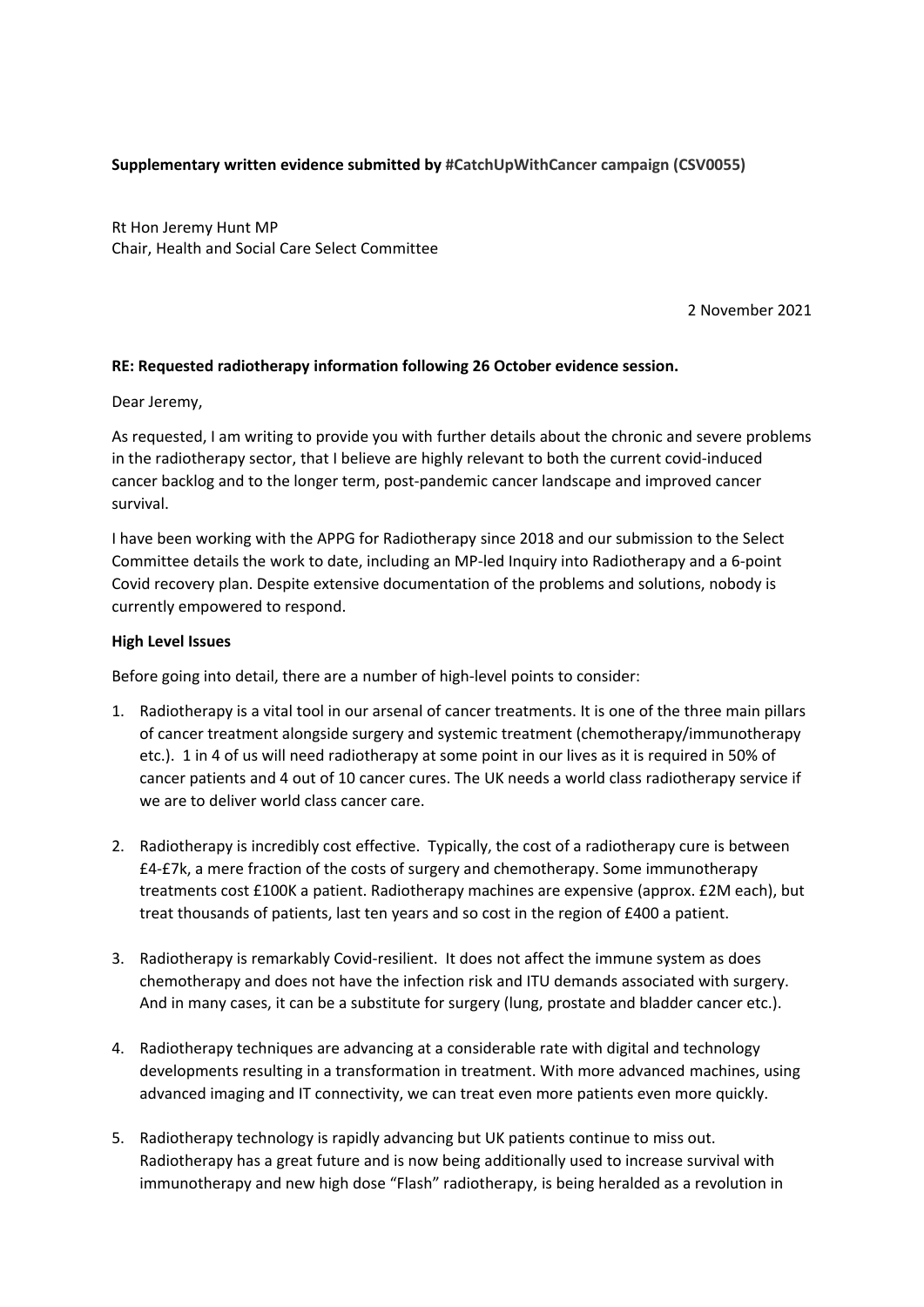enhancing the effects of radiotherapy. The future holds much promise, with new particle therapy being developed and with the UK high energy physics community researching lasers to generate high energy ion therapy.

Given the above, I hope you will agree that radiotherapy should be given great priority in policy terms. However, my main point to you and your fellow committee members is that this is far from the case. The sector has suffered years of underinvestment by successive Governments and there is a persistent institutionalised failure both to understand radiotherapy and to harness its potential. Radiotherapy needs central planning and investment in people, equipment, and IT, with systems to invest in rapidly improving technology. This has not happened, and with the current bureaucracy and perverse tariff systems has led to underperformance and inefficiencies. Sadly, the radiotherapy service is now on its knees in many parts of the UK.

We think that the above points mean that radiotherapy should be featuring in cancer-related policy discussions from the Prime Minister down. But our experience is that it is rarely considered and that those advocating for it have to fight to get heard.

The lack of understanding goes right to the top of the policy world. On a number of occasions even very senior Ministers confuse 'radiology' with 'radiotherapy'. Whilst we can all trip over a word and occasionally misspeak, I fear that this shows a very real lack of understanding that permeates through large parts of the health policy-making world. This has tragic and wasteful consequences.

In the UK we spend of the order of 5% of the cancer budget on radiotherapy, whereas other advanced economies spend up to 10% or more. With a relatively modest investment of £850 million over 3 years, radiotherapy can secure a dramatic and guaranteed improvement in cancer survival.

### **The current problems in Radiotherapy**

The main problems in radiotherapy are:

- 1. Out of date equipment: Half of Trusts are having to use machines past their 10-year suggested life which has consequential reliability issues and inability to deliver modern precis radiotherapy. There is an urgent need for new machines. Additionally, technology is moving on fast and older machines do not have the ability to treat patients as effectively and quickly as new ones. There is not even a rolling program of machine replacement, let alone a program to expand the machine portfolio. When challenged, the Government cite the £130M additional funding for radiotherapy replacement machines from 2016 which was spent by 2019. To keep re-announcing this £130M funding in 2021 or including it as a main pillar of the long-term plan simply reinforces the perception that the Government do not understand the situation.
- 2. There is a lack of access. CRUK figures show that 27% of UK cancer patients are given radiotherapy. This compares disastrously with the recommended international guidance which sets out that 53-60% of cancer patients should be given radiotherapy. This lack of access is reinforced by the fact that 3.5m people in England do not have a radiotherapy centre within the recommended 45-minute travel time of their home. For example, 24% of curable lung cancer patients are not receiving any treatment when they would have benefitted from/be cured by radiotherapy (PHE audit 2019).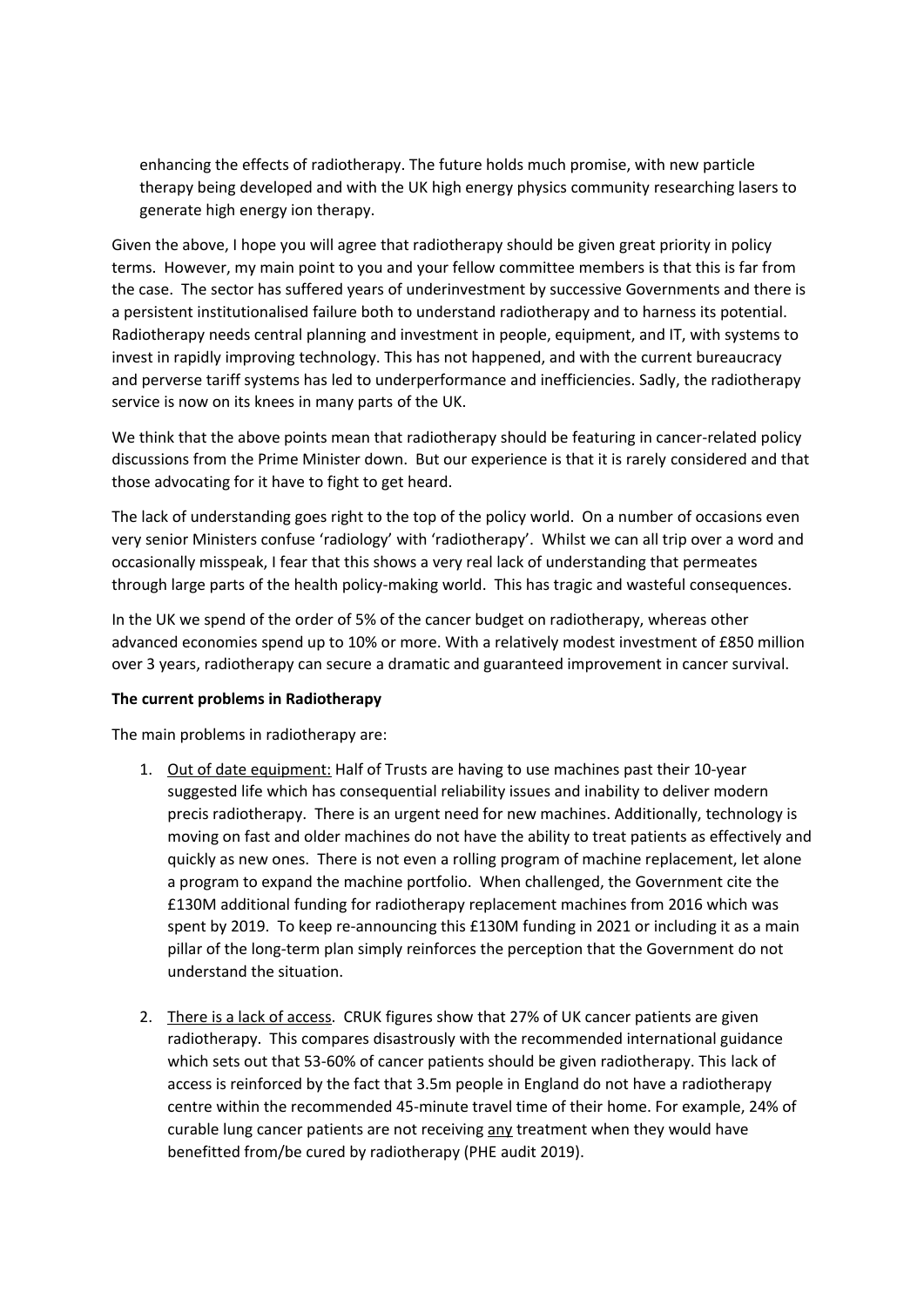- 3. Responsibility for radiotherapy is split across a number of bodies (NHSE, HEE, NHS Providers, NHS supplies, NHS digital , NHS X etc). Perhaps most tellingly, responsibility for the areas that affect radiotherapy is also split at ministerial level.
- 4. Lack of IT: It is now possible to use off the shelf, relatively inexpensive, connectivity software that enables clinicians to treat patients even if the clinician is at another centre or working from a laptop or some such. This functionality would almost immediately help increase throughput of patients as it acts as a 'workforce multiplier'. However, except in a few cases we are not making use of this capability.
- 5. Bureaucracy is holding back the system leading to underperformance, inefficiencies and waste. There are perverse tariffs that mean even in centres that have more modern machines that can treat patients more quickly in fewer sessions, staff are not allowed to do so. Instead, they have to treat less effectively over more sessions as the tariff generates income to the Trust based on the number of visits. There is still, despite persistent representations from ourselves and others, rationing of access to advanced precision radiotherapy. This has led to one private provider reporting a 500% increase in precision radiotherapy and a 3x increase in self-payers. Such need to pay was reported by the patient representative at the beginning of the committee session. This rationing is reducing patient survival and creating even more inequalities. It is not an exaggeration to say that radiotherapy in the UK is at crisis point.

# **Current status on the front line**

A survey of front-line radiotherapy staff in October 2021, 18 months into the pandemic showed that:

- a. the service is in many areas is 'on its knees'.
- b. a staggering 79% of staff who responded said they, or someone they knew, were thinking of leaving the profession.
- c. in some areas, waiting lists had increased to over 8 weeks (when a 4-week wait has been shown to reduce survival by as much as 10%).
- d. 80% said that with current resources they were unable to get capacity up to even 100%, never mind the 110% the Government say is needed if the backlog is to clear in the next decade!
- e. 90% had no confidence in the senior NHS or government in recognizing the problem or doing anything about it by providing the investment needed.
- f. staff were exhausted from the herculean efforts they had to make to respond to Covid over the last 18 months. Many reported that they felt demoralized and expressed incredulity at the current messaging being that 'all is OK'.

## **The solutions**

You will be aware that during the oral evidence session I set out my view that to tackle both the cancer backlog and to build a post-pandemic world leading cancer service the country needs a radical new cancer plan with specific and focused Ministerial direction. I stand by that view. Data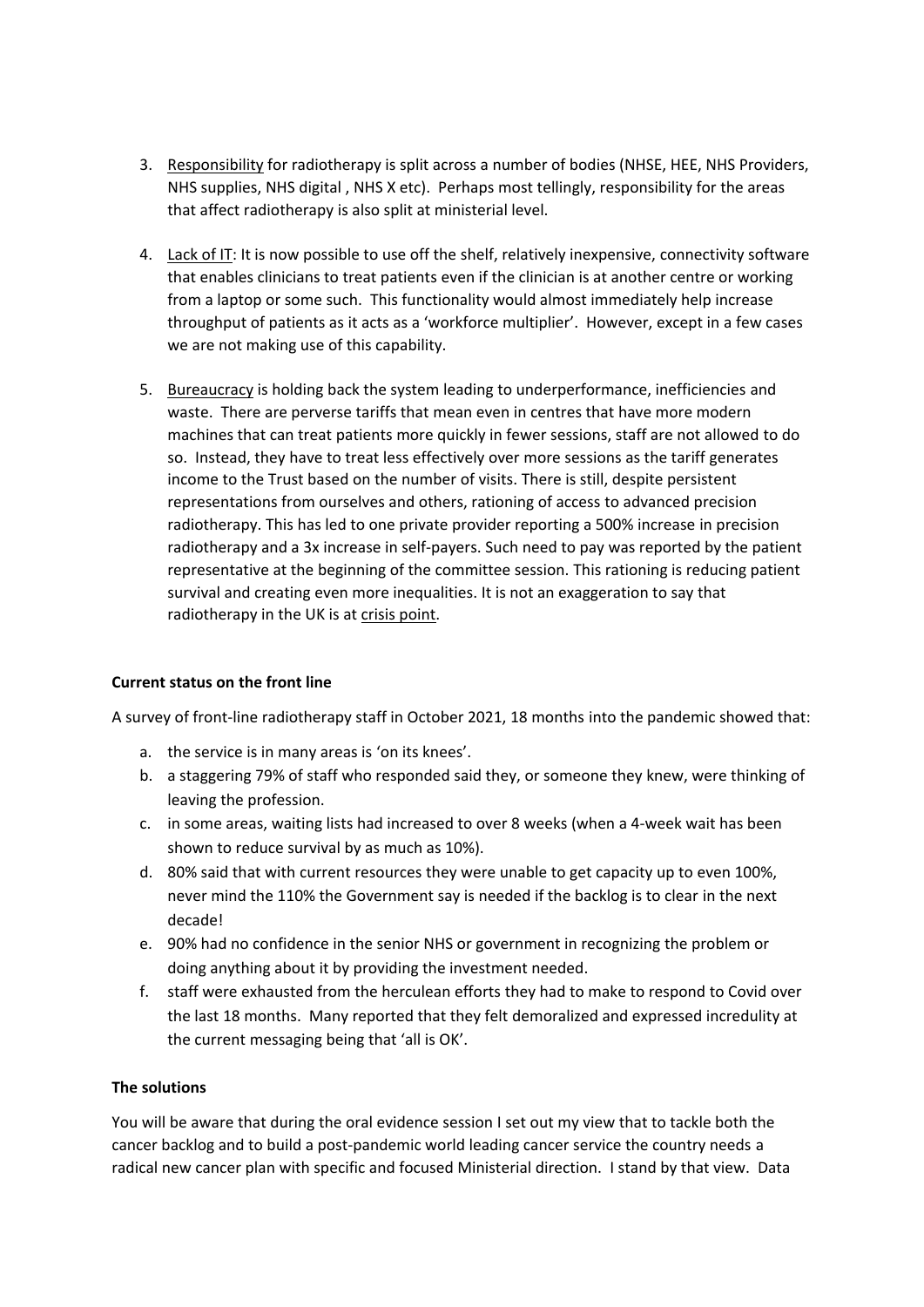and implementation science based on value-based care is leading to radical thinking around the world in how cancer services can be planned to improve outcomes for patients. In MedTech services like radiotherapy there are specific innovations for real world continual improvements in care, and in the introduction and assessment of incremental improvements in technology. The UK should be leading in these areas, and not ignoring them.

Specifically, to allow the radiotherapy sector to play its full role we need:

- 1. A Minister in charge of, and accountable for, the transformation of radiotherapy.
- 2. Investment to replace out of date equipment, provide dedicated imaging equipment for radiotherapy departments and deliver a new central rolling program of machine replacements (like Scotland has) and software upgrades. This investment will need to be of the order of £200-300M over three years to catch up, plus around £85M a year ongoing.
- 3. An expansion of capacity and access. The Government is spending around £10 billion in regional diagnostic hubs. This is to be welcomed and will improve diagnosis. But we are missing the opportunity to place radiotherapy machines in those hubs. Such a move would transform access, speed and quality of care, and improve survival. This could be achieved for the relatively modest cost of £250M.
- 4. An investment in the 'off the shelf' IT technology readily available to speed up and manage workflow, remote working and quality assurance, and peer review. This is likely to be the fastest way to mitigate workforce issues and ensure expertise can be shared remotely. This will allow standardisation and implementation of world class anywhere and everywhere in the UK. This can be achieved with off the shelf technology for £200M
- 5. Investment in workforce to allow more patients to be treated. It is only by treating patients that we can improve survival. The professional bodies have provided figures and around £200M is needed.
- 6. The removal of the bureaucracy and perverse tariffs in purchasing and putting improving patients' care at the centre of decision making.
- 7. Stop rationing advanced precision radiotherapy. There is often little difference in real cost and clinicians should be allowed to make individual treatment decisions in the patient's best interest.

This needs central planning and support for individual Trusts to undertake the radical changes that are needed; Trusts' elective backlog targets will consume their current capacity. A radiotherapy industry taskforce has been meeting weekly during the pandemic to provide practical technical help to radiotherapy centres and derive short and long term solutions. Designated radiotherapy specialist providers stand ready with plans to assist the NHS in making this specialist investment. These experts have up till now been marginalized and largely ignored by NHSE to date. They should be engaged and deployed.

### **Conclusions**

Catching up with the cancer backlog, realizing the ambitions of the long-term plan and improving survival to being one of the best in the world, rather than one of the worst, does not need some magical new cancer treatment and is not really complicated. We just need to stop being in denial about the scale of the problem and do things faster, differently and better.

We need the will to do this with the vision, leadership, authority and bureaucracy-busting to not just improve diagnosis but match this with increasing and better treatment capacity. We need to treat